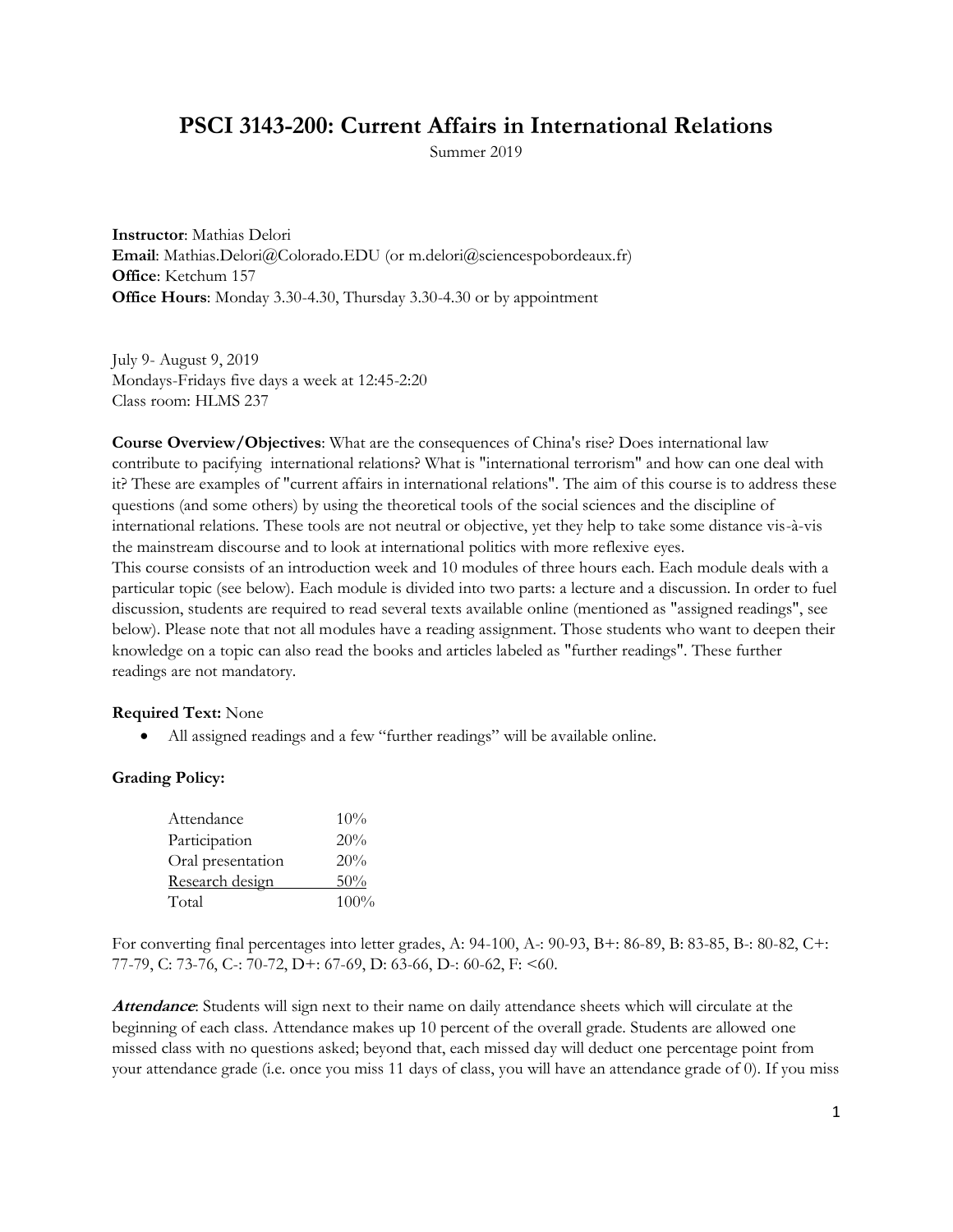a day due to illness or unforeseen circumstances, feel free to send me an email if you wish. I will let you know, then, if I need to see documentation that justify the absence.

**Participation:** Students will receive a participation score that counts for 20 percent of their overall grade in the class. This grade will come in part from routine engagement with colleagues and course materials, and in part from contribution to casual in-class debates. Reading assignments should be completed before the class for which they are assigned. Please note that this course will require readings of some scientific articles. While you may not understand all of the texts, you should make your best effort to understand the arguments put forth and the broader debates in which they are situated. If you need help with effective reading strategies for academic writing, please do not hesitate to ask.

**Oral presentations:** Each student will make one oral presentation. Students may choose to: 1/ present on "X's foreign policy during the last decade" (X being a country of their choice) 2/ present an international governmental organization chosen in the following list: European Union, Asia-Pacific Economic Cooperation; Commonwealth of Nations; South Asian Association for Regional Cooperation; Organization for Security and Co-operation in Europe; African Union; European Economic Area; North American Free Trade Agreement; Arab League; Association of Southeast Asian Nations; Organization of the Petroleum Exporting Countries; Mercosur.

3/ present an international non-governmental organization chosen in the following list: Human Rights Watch, Amnesty International, Greenpeace, International Committee of the Red Cross (and Crescent), International Physicians for the Prevention of Nuclear War.

Each presentation will last between 9 and 10 minutes. Students are free to focus on any aspect they deem particularly relevant. They are encouraged, however, to use the theories of international relations presented in the course in order to shed some light on the topic.

**Research design:** In lieu of a final exam, students will complete a "research proposal" or "research design". A research proposal/design is a text that scholars have to write when they apply for some research funding. It is, also, very similar to the first section of a research paper or dissertation, i.e. before data testing and analysis of results. Students will develop an original research question, motivated by relevance to broader debates in international relations, and propose a theory and hypotheses that could answer this question. The research design should also propose possible sources of evidence and tests for these hypotheses, but will not be graded on methodological rigor. I will circulate a document that explains more comprehensively what a "research proposal" is. This work is worth 50 percent of the overall grade. It will be due both electronically via email on the last day of class, Friday, August 9. All late work will be penalized by one letter grade for every day it is late. The research design should be approximately 10 page long, single-spaced, in Times New Roman 12pt or comparable font, with standard margins.

**Note:** This class will cover sensitive and controversial topics, including (but not limited to) refugee crises, foreign policy debates, and terrorism. We will watch documentaries that may be graphic in parts. The goal of covering such subjects is to prompt thoughtful, informed, and respectful dialogue, and as such, I encourage students to participate even when it challenges them personally. However, I cannot make you do so; feel free to talk to me if you have any concerns about the topics we will cover or the ways in which we will address them.

### **Class Schedule:**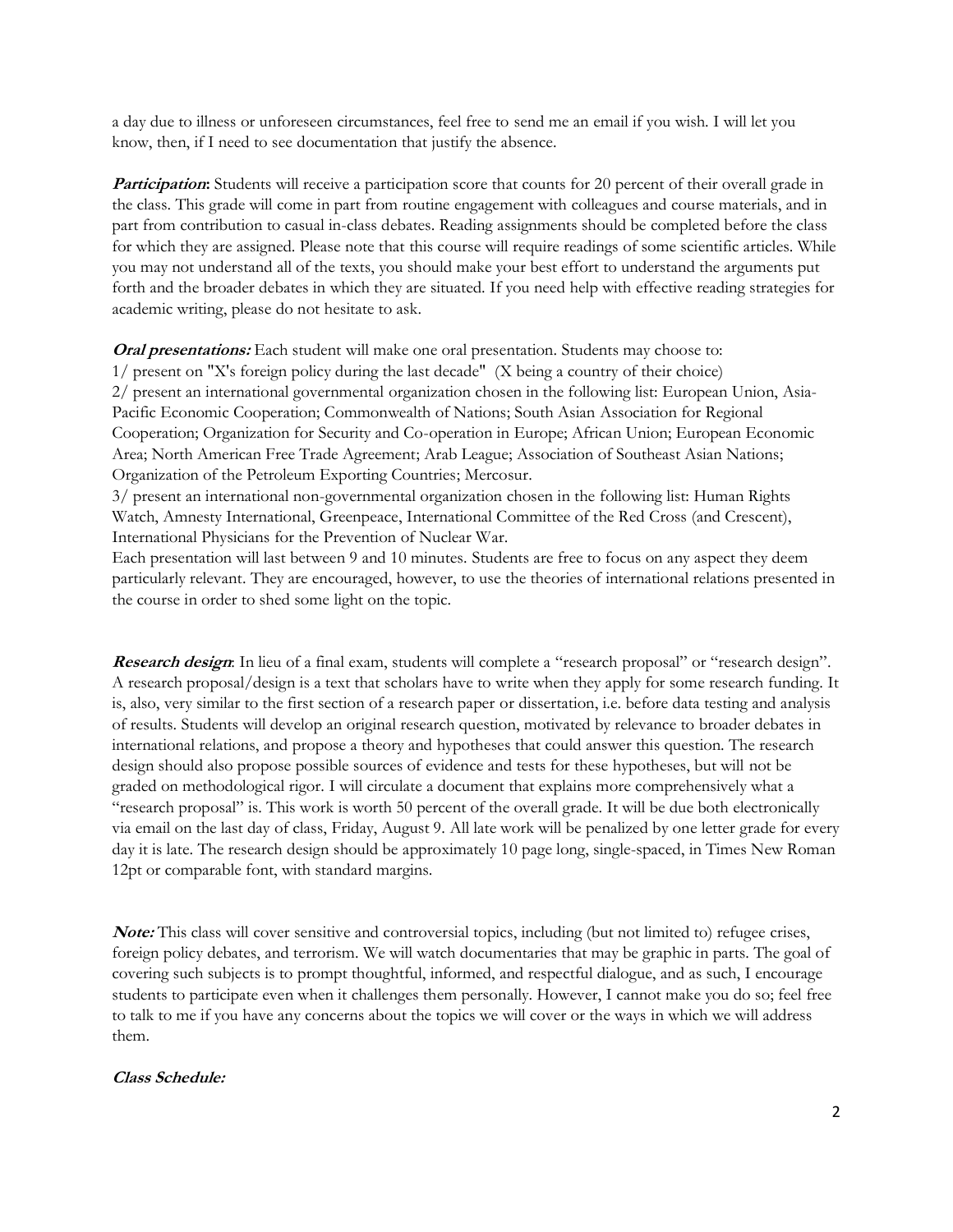# **Tuesday, 7/9: Syllabus day and introduction to the class**

No assigned reading

# **Wednesday, 7/10, Thursday, 7/11 and Friday, 7/12: The main theories of international relations**

No assigned reading

Further downloadable reading: "Introduction" in: Burchill, S., Linklater, A., & Devetak, R. (2013). Theories of International Relations: Palgrave. (text1). Note that this reading is not mandatory (no assigned reading).

Further readings:

- − Burchill, S., Linklater, A., & Devetak, R. (2013). Theories of International Relations: Palgrave.
- − Light, M., & Groom, A. J. R. (2016). International Relations. A Handbook of Current Theory: Bloomsbury Academic.

# **Monday, 7/15 and Tuesday 7/16: The North Atlantic Treaty Organization: alliance or community?**

No assigned reading

Further readings

- − Adler (Emmanuel) & Barnett (Michael) (eds.), Security Communities, Cambridge, Cambridge UP, 1998.
- − Risse-Kappen (Thomas), Cooperation Among Democracies: The European Influence on U.S. Foreign Policy, Princeton, Princeton UP, 1995.
- − Walt (Stephen), The Origins of Alliances, Ithaca, Cornell UP, 1987.

# **Wednesday, 7/17 and Thursday, 7/18: Towards a revival of the Cold War?**

Assigned reading: Mearsheimer, J. Don't arm Ukraine! The New York Times, February 8, 2015 (text2)

Further readings

- − Donaldson (Robert) et al., The Foreign Policy of Russia: Changing Systems, Enduring Interests, London, Routledge, 2014, 5<sup>th</sup> edition.
- − Debs (Alexandre) & Monteiro (Nuno), Nuclear Politics: The Strategic Causes of Proliferation, Cambridge, Cambridge UP, 2017.

# **Friday, 7/19 and Monday, 7/22: A new American Empire?**

No assigned reading

Further readings

- − Panitch, L. 2014. Rethinking marxism and imperialism for the twenty-first century. New Labor Forum 23(2): 22–28.
- − Said, E. 1993. Culture and imperialism.
- − Shilliam, R. 2010. International relations and non-western thought: Imperialism, colonialism and investigations of global modernity. London: Routledge.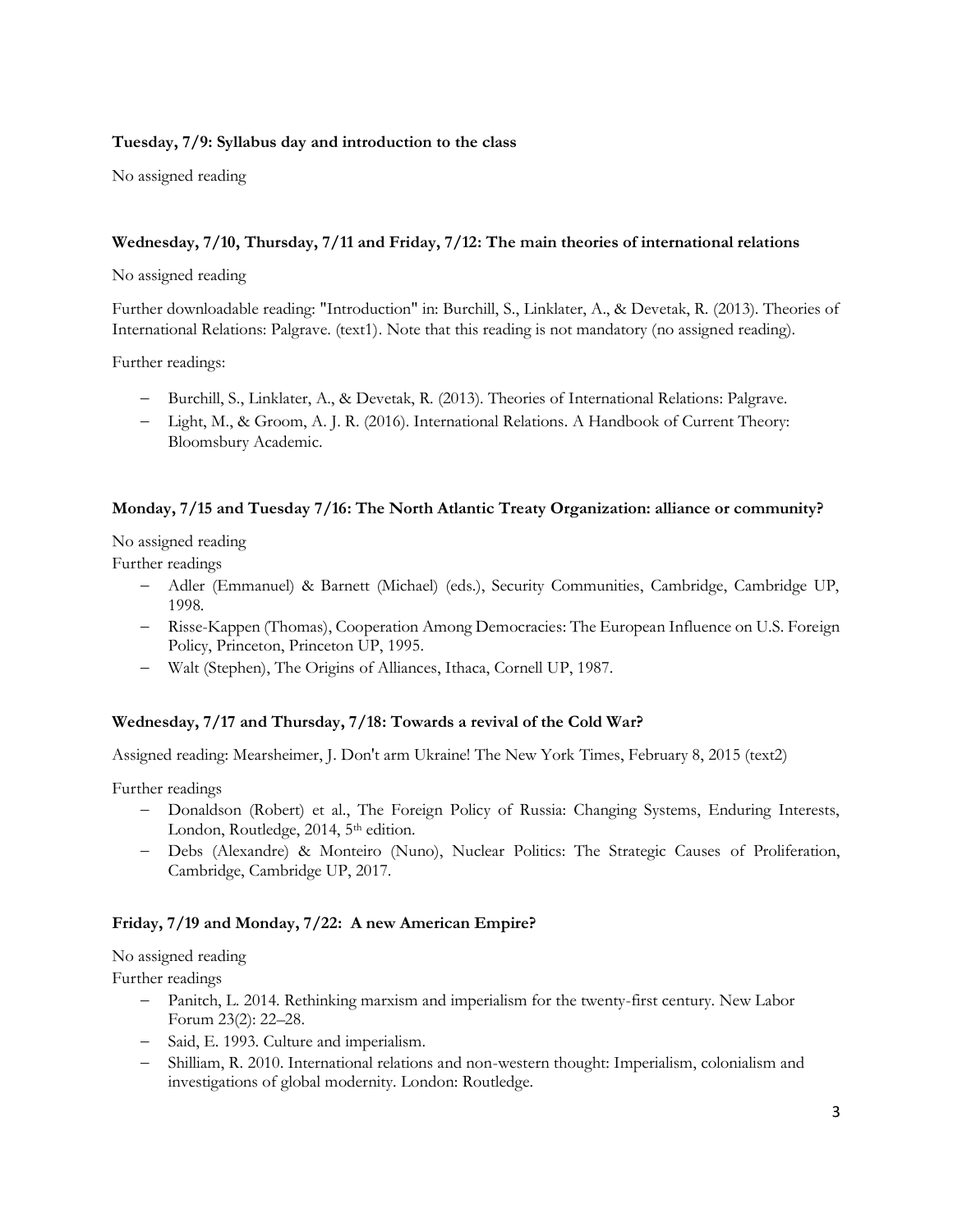# **Tuesday, 7/23 and Wednesday 7/24: The United Nations: towards a democratic international society?**

Assigned reading: Xercavins Valls, J. (2005). The United Nations: reform or reform! Catalan International View. (text3)

Further readings

- − Byers (Michael) & Nolte (Georg) (eds.), US Hegemony and the Foundations of International Law, Cambridge, Cambridge UP, 2003.
- − Simpson (Gerry), Great Powers and Outlaw States: Unequal Sovereigns in the International Legal Order, Cambridge, Cambridge UP, 2004.
- − Thakur (Ramesh), The United Nations, Peace, and Security: From Collective Security to the Responsibility to Protect, Cambridge, Cambridge UP, 2016, 2nd edition.

# **Thursday, 7/25 and Friday 7/26: The "humanitarian wars": international police operations or neocolonial practices?**

Assigned reading: Howorth, J. (2013). Humanitarian intervention and post-conflict reconstruction in the post-Cold War era: a provisional balance-sheet. Cambridge Review of International Affairs, 26-2, 288–309.  $(text4)$ 

Further readings

- − Bellamy, Alex J. 2011. Global politics and the responsibility to protect: from words to deeds. Abingdon: Routledge.
- − Orford, Anne. International Authority and Responsibility to Protect. Cambridge University Press. 2011
- − Weizman, E. 2012. The least of all possible evils: Humanitarian violence from arendt to gaza. London: Verso.

# **Monday, 7/29 and Tuesday, 7/30: A new Western way of war?**

No assigned reading

Further readings

- − Delori, M. (2017/2018). Humanitarian violence. How French airmen kill or let die in order to make live. Critical Military Studies, published online December, 19, 2017.
- − Dillon, M. and J. Reid. 2009. The liberal way of war: Killing to make life live. London and New York: Routledge.
- Shaw, M. 2006. The new western way of war: Risk transfer and its crisis in iraq. Cambridge: Polity Press.

# **Wednesday, 7/31 and Thursday, 8/1: Exporting Democracy? From Germany (1945) to Iraq (2003)**

Assigned reading: Mearsheimer, J. J. (2010). Imperial by Design. The National Interest, (January/February), 16-34 (text5)

Further readings

− Brown (Michael) et al. (ed.), Debating the Democratic Peace, Cambridge, Harvard UP, 1996.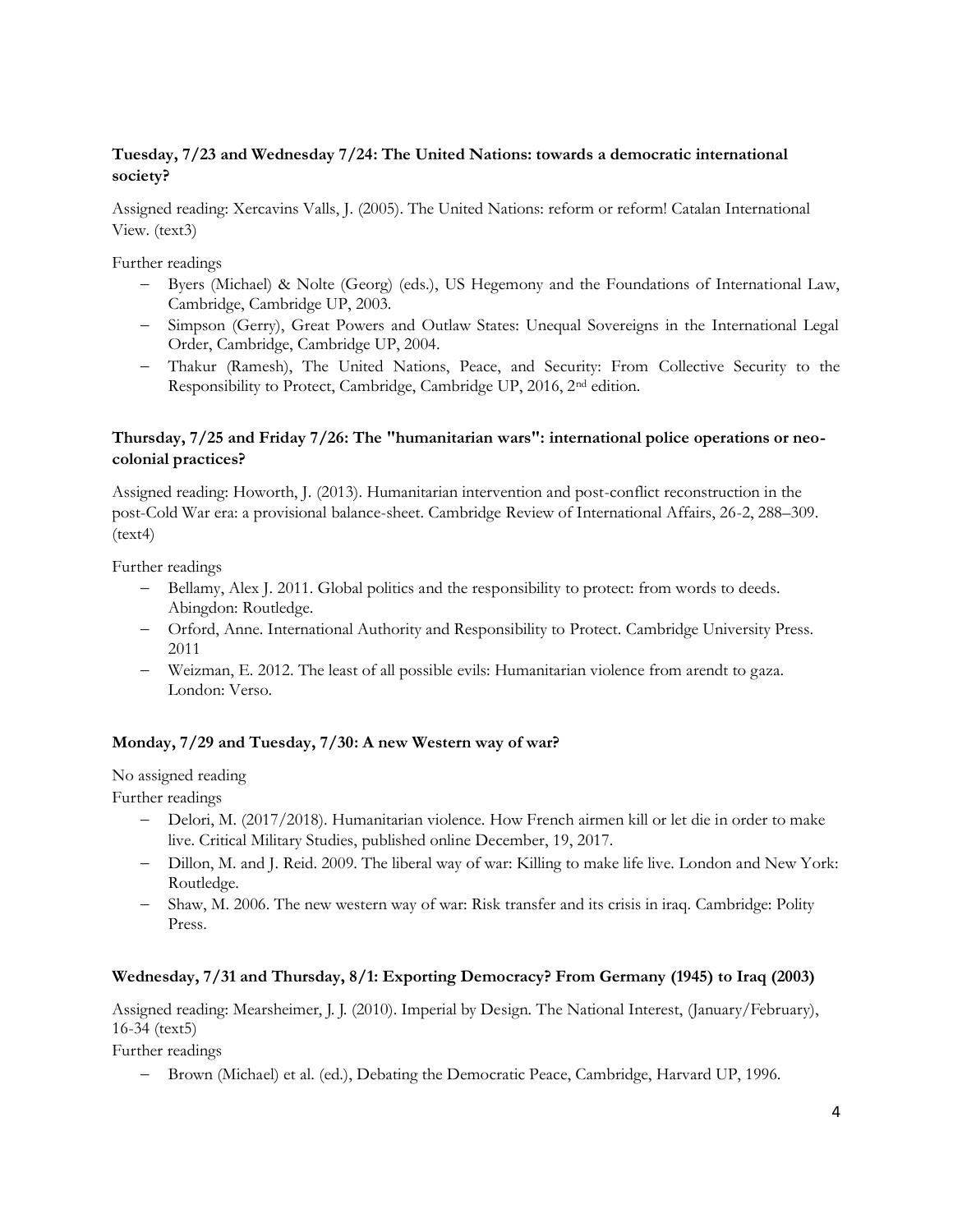- − Caverley (Jonathan), Democratic Militarism: Voting, Wealth, and War, Cambridge, Cambridge UP, 2014.
- − Geis (Anna), Brock (Lothar) & Müller (Harald) (eds.), Democratic Wars: Looking at the Dark Side of the Democratic Peace, Basingstoke, Palgrave McMillan, 2006.

### **Friday, 8/2 and Monday, 8/5: Humanitarian activism: a good deed or a lesser evil?**

No assigned reading

Further readings

- − Agier, M. 2011. Managing the undesirables: Refugee camps and humanitarian government. Cambridge: Polity Press.
- − Fassin, D. 2011. Humanitarian reason: A moral history of the present: University of California Press.
- − Mcfalls, L. 2010. Benevolent dictatorship: The formal logic of humanitarian government. In Contemporary states of emergency, eds Mcfalls, L, Fassin, D and Pandolfi, M. New York: 2010.

### **Tuesday, 8/6 and Wednesday 8/7: "Terrorism" and the "war against terrorism"**

Assigned reading: Mearsheimer, J. Afghanistan: No more the good war, December 5, 2009. Newsweek. (text6)

Further reading

- − Pape (Robert), Dying to Win: The Strategic Logic of Suicide Terrorism, New York, Random House, 2005.
- − Rapoport (David), "The Four Waves of Modern Terrorism", in A. Cronin & J. Ludes (eds.), Attacking Terrorism: Elements of a Grand Strategy, Washington, Georgetown University Press, 2004, pp. 46– 73.
- − Schmid (Alex) (ed.), The Routledge Handbook of Terrorism Research, London, Routledge, 2013.

### **Thursday, 8/8 and Friday 8/9: The (in)securitization of migrations**

No assigned reading

Further readings

- Andreas Peter, Border Games : Policing the US-Mexico Divide, Ithaca, New York, Cornell University Press, 2009
- Doty Roxanne L., The Law into their own hands, Immigration and the Politics of Exceptionalism, Tucson, The University of Arizona Press, 2009.
- Maril Robert Lee, The fence, National security, public safety and Illegal Immigration along the U.S.- Mexico Border, Lubbock (Texas), Texas Tech University Press, 2011.

### **University Policies:**

**Academic Honesty:** All students of the University of Colorado at Boulder are responsible for knowing and adhering to the academic integrity policy of this institution. Violations of this policy may include: cheating, plagiarism, aid of academic dishonesty, fabrication, lying, bribery, and threatening behavior. All incidents of academic misconduct shall be reported to the Honor Code Council (honor@colorado.edu; 303-735-2273). Students who are found to be in violation of the academic integrity policy will be subject to both academic